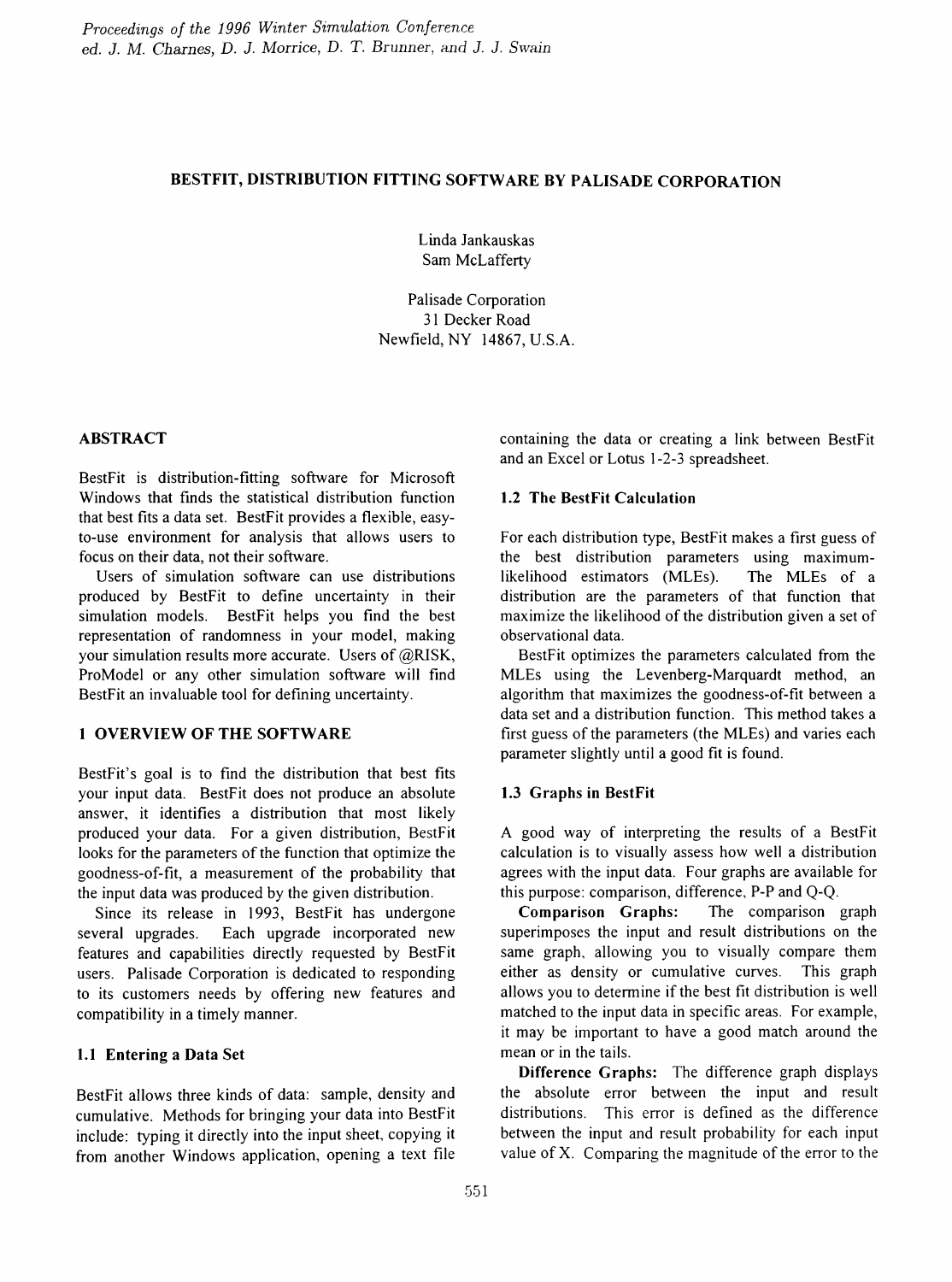magnitude of the result gives you an idea of the extent to which the result deviates from the input.

Probability-Probability Graphs: Probability-Probability (or P-P) graphs plot the distribution of the input data  $(P_i)$  against the distribution of the result  $(F(x_i))$ . If the fit is good the plot will be nearly linear.

Quantile-Quantile Graphs: Quantile-Quantile (or Q-Q) graphs plot the plot percentile values of the input distribution  $(x_i)$  against percentile values of the result  $(F'(P)$ ). If the fit is good the plot will be nearly linear.

### 1.4 The BestFit Statistical Report

Basic statistics (mean, variance, mode, etc.) for each distribution are reported and can be compared to the statistics of the input. For each result, goodness-of-fit values and the corresponding confidence intervals are reported. These statistics measure how good the distribution fits the input data and how confident you can be that the data was produced by the distribution function.

The targeting option in BestFit compares percentile values and probabilities between distributions and the input data. For example, if the 5th and 95th percentile values are important to you, you can easily compare them in the BestFit statistical report.

Statistical results, including distribution functions, can be transferred to other Windows applications using the clipboard. In addition, results can be saved to a text file for export to other operating systems.

#### 1.5 System Requirements and Compatibility

BestFit is available in 16-bit and 32-bit versions. The 32-bit version requires Microsoft Windows 95 or Windows NT. The 16-bit version requires Windows 3.1, Windows NT or Windows 95. Both versions will run under the minimum system requirements for the operating system. A multi-user, network version of BestFit can be used on any server-based PC network and is available in 16-bit and 32-bit versions.

### 2 HOW BESTFIT WORKS

For a given distribution, BestFit looks for the parameters of the function that optimize the goodness-of-fit. BestFit follows these steps when finding the best fit for your input data:

1. For each distribution type selected, parameters values are estimated using MLEs (maximum-likelihood estimators).

2. The fit is optimized using the Levenberg-Marquardt method (optional).

3. The goodness-of-fit is measured for the optimized function using chi-square, Kolmogorov-Smirnov and/or Anderson-Darling tests.

4. All functions are compared and the one with the lowest goodness-of-fit values is considered the best fit.

5. Detailed statistics (mean, variance, skewness, etc.) are reported for the input data and all results.

6. Goodness-of-fit statistics and their confidence intervals are reported for each distribution function.

### 2.1 Probability Distributions

BestFit offers 26 distribution functions. The density and distribution (when available) used for each function is defined in Evans, et al. (1993) and Law and Kelton (1982).

|  | Table 1: Distributions Available in BestFit |  |  |  |
|--|---------------------------------------------|--|--|--|
|--|---------------------------------------------|--|--|--|

| Beta                  | Lognormal,        |  |  |
|-----------------------|-------------------|--|--|
| Binomial              | Lognormal2        |  |  |
| Chi-Square            | Negative Binomial |  |  |
| <b>Error Function</b> | Normal            |  |  |
| Erlang                | Pareto            |  |  |
| Exponential           | Pearson Type V    |  |  |
| Extreme Value         | Pearson Type VI   |  |  |
| Gamma                 | Poisson           |  |  |
| Geometric             | Rayleigh          |  |  |
| Hypergeometric        | Student's t       |  |  |
| Inverse Gaussian      | Triangular        |  |  |
| Logistic              | Uniform           |  |  |
| Log-Logistic          | Weibull           |  |  |

#### 2.1 Maximum-Likelihood Estimators

As defmed by Law and Kelton (1982), the MLEs of a distribution are the parameters of that function that maximize the likelihood of the distribution given a set of observational data. For any density distribution *f(x)* with one parameter  $\alpha$  and a corresponding set of observational data  $X_i$ , an expression called the likelihood may be defined:

$$
L = \prod_{i=1}^{n} f(X_i, \alpha)
$$
 (1)

To find the MLE, use  $(1)$  to maximize L with respect to  $\alpha$ :

$$
\frac{dL}{d\alpha} = 0\tag{2}
$$

and solve (2) for  $\alpha$ .

Th;~ *naver was presented at the* 1995 *Jt7nter Simulation Conference in Crystal City, VA.*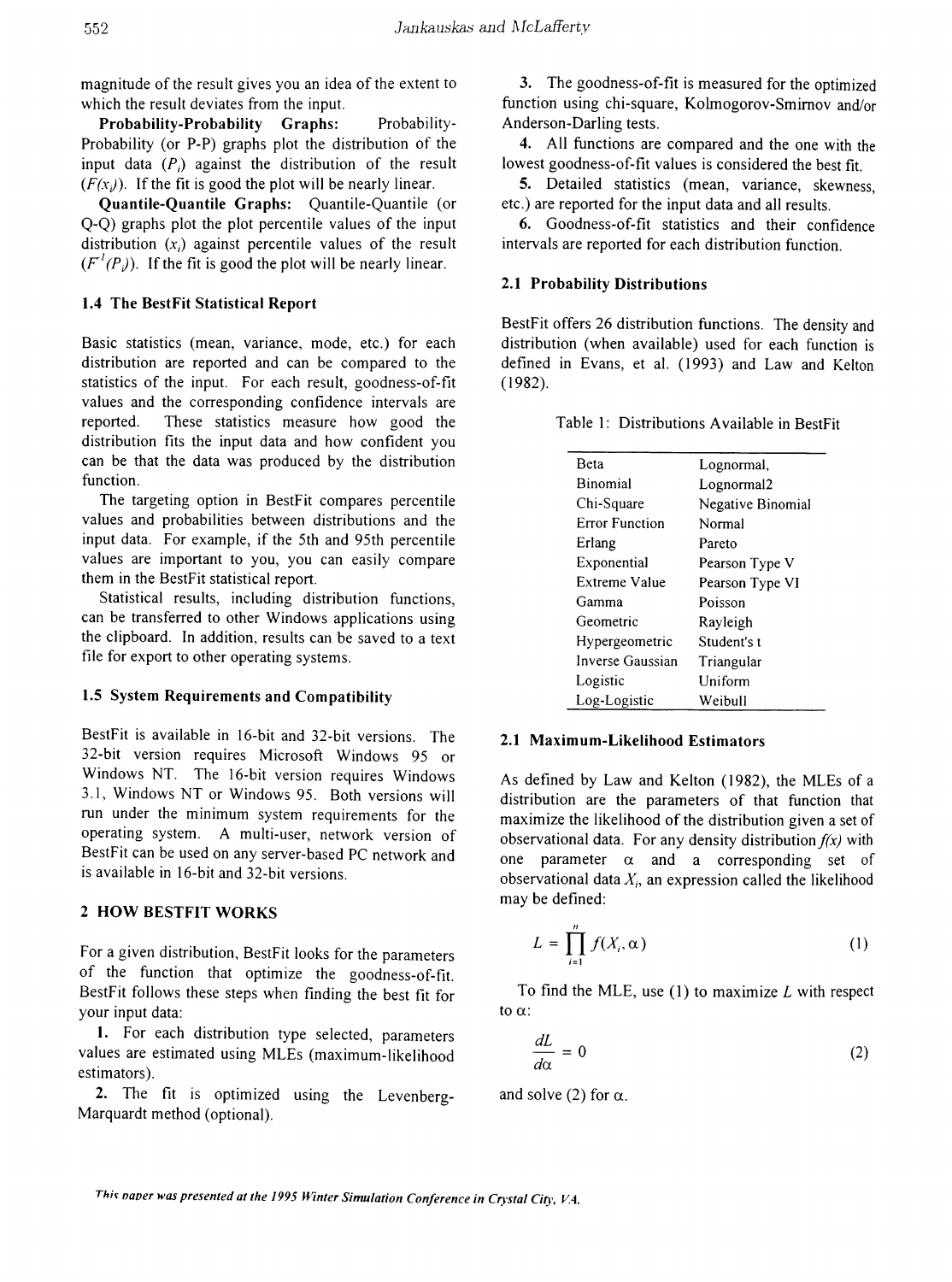BestFit calculates the maximum-likelihood estimators for each distribution using formulas defined in Evans et a1. (1993) and Law and Kelton (1982).

#### 2.2 Levenberg-Marquardt Method

BestFit can determine the best fit of a data set simply from its MLEs or it can optimize the parameters using the Levenberg-Marquardt method. The Levenberg-Marquardt Method is an algorithm used to maximize the goodness-of-fit between a data set and a distribution function. As explained by Press, et al. (1988), this method takes a first guess of the parameters of the distribution function, and then varies each parameter slightly until it finds a good fit.

The Levenberg-Marquardt method, which is a nonlinear least-squares routine, takes an iterative approach to try to minimize the goodness-of-fit statistic (chisquare). The Levenberg-Marquardt method does not find the absolute minimum for chi-square; rather, it finds a local minima. The success of this method depends on the initial parameters used. Therefore, a good first guess (i.e., one produced from a well-defined input) will produce a good result, while a poor first guess might not provide a useful result.

The goodness-of-fit test used by BestFit for optimizing a distribution is the chi-square test. This test was chosen because it is the most frequently used and the fastest to calculate.

### 2.3 Goodness-Of-Fit Statistics

The process of calculating MLEs and optimizing the chisquare value gives a best guess for each distribution. BestFit then measures the quality of each fit using goodness-of-fit measurements.

### 2.3.1 What is Goodness-of-Fit?

Formally, goodness-of-fit is defined as the probability of the data given the parameters. In other words, the goodness-of-fit statistic tells you how probable it is that a given distribution function produced your data set. The goodness-of-fit statistic is usually used in a relative sense by comparing the values to the goodness-of-fit of other distribution functions.

BestFit offers three goodness-of-fit tests: chi-square, Kolmogorov-Smimov and Anderson-Darling. The chisquare is the most common, but the others may supply more detailed information about your distribution.

## 2.3.2 Chi-Square Test

The chi-square test is the most common goodness-of-fit test. It can be used with any type of input data (sample, density or cumulative) and any type of distribution function (discrete or continuous).

A weakness of the chi-square test is that there are no clear guidelines for selecting intervals. In some situations, you can reach different conclusions from the same data depending on how you specified the intervals (number of classes).

The chi-square statistic used by BestFit, as defined in Law and Kelton (1982), is:

$$
\chi^{2} = \sum_{i=1}^{n} \frac{(P_{i} - p_{i})^{2}}{p_{i}}
$$
 (3)

In (3) we define the probability values as

- $P_i$  = *the observed probability value for a given histograln bar*
- $p_i$  = *the theoretical probability that a value will fall with the X range of the histogram bar*

#### 2.3.3 Kolmogorov-Smirnov Test

The Kolmogorov-Smimov test does not depend on the number of intervals, which makes it more powerful than the chi-square test. A weakness of the Kolmogorov-Smimov test is that it does not detect tail discrepancies very well.

The Kolmogorov-Smimov statistic used by BestFit, as defined in Law and Kelton (1982), is:

$$
D_n = \sup \bigg[ \big| F_n(x) - \hat{F}(x) \big| \bigg] \tag{4}
$$

In (4) we define the parameter values as

$$
n = total number of data points
$$
  
\n
$$
\hat{F}(x) = the hypothesized distribution
$$
  
\n
$$
F_n(x) = \frac{N_x}{n}
$$
  
\n
$$
N_x = the number of X_i's less than x.
$$

#### 2.3.4 Anderson-Darling Test

The Anderson-Darling test is very similar to the Kolmogorov-Smimov test, but it places more emphasis on tail values. It does not depend on the number of intervals.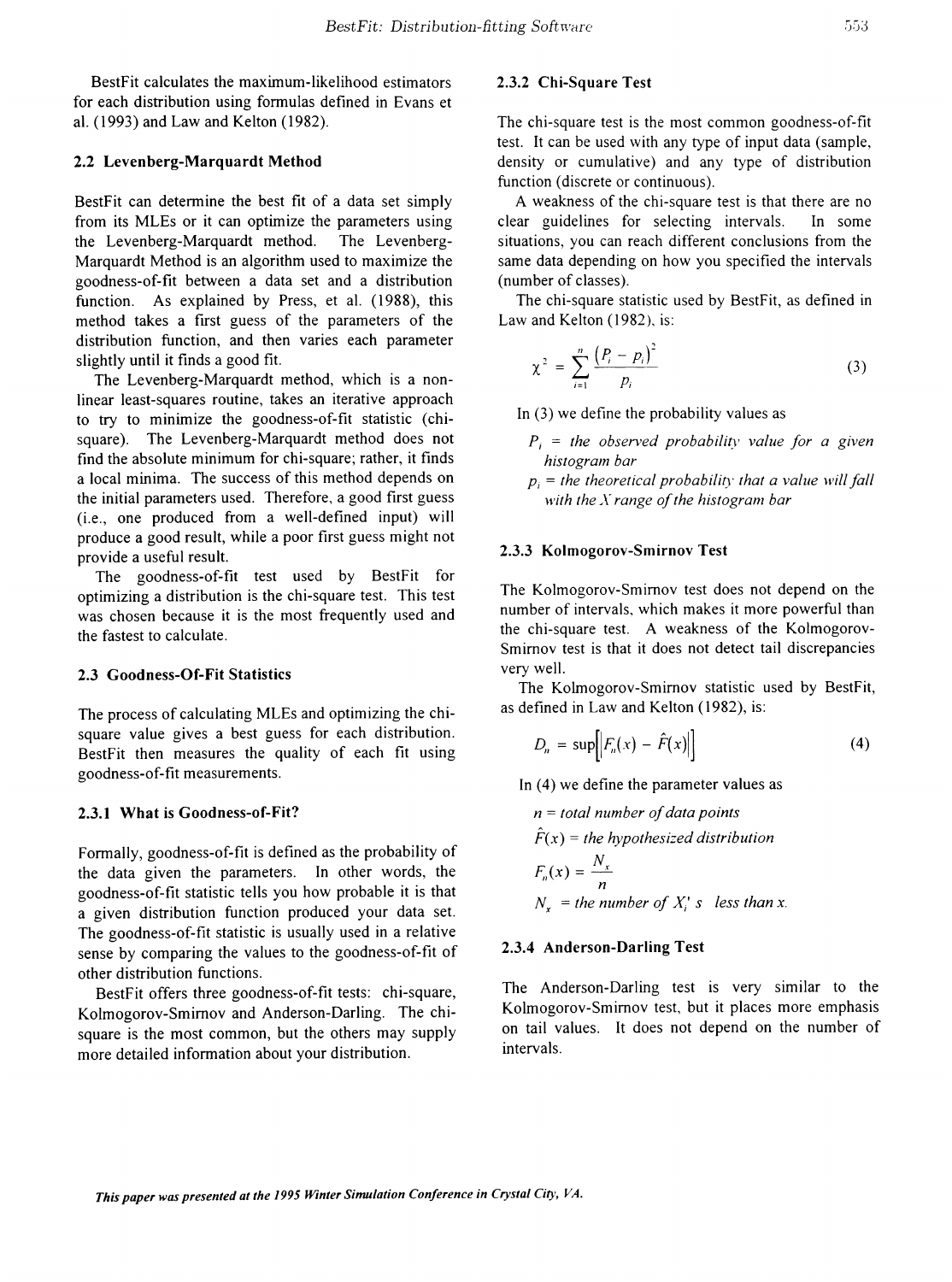The Anderson-Darling Statistic used by BestFit, as defined in Anderson and Darling (1954), is:

$$
A_n^2 = n \int_{-\infty}^{+\infty} \left[ F_n(x) - \hat{F}(x) \right]^2 \Psi(x) \hat{f}(x) dx \tag{5}
$$

In (5) we define the parameter values as

$$
\Psi = \frac{1}{\hat{F}(x)[1 - \hat{F}(x)]}
$$
  
\n
$$
\hat{f}(x) = the \, hypothesized \, density \, function
$$
  
\n
$$
\hat{F}(x) = the \, hypothesized \, distribution \, function
$$
  
\n
$$
F_n(x) = \frac{N_x}{n}
$$
  
\n
$$
N_x = the \, number \, of \, X_i^* \, s \, less \, than \, x.
$$

#### 2.4 Confidence Levels and Critical Values

For the goodness of fit tests, the critical value determines whether you should accept or reject a fitted distribution at a given confidence level  $(\alpha)$ . The method of statistical hypothesis testing allows you to use a structured analytical method to make a decision regarding your BestFit results. This method allows you to control or measure the uncertainty involved in the decision.

Typically, the critical value depends on the type of distribution fit, the number of data points, and the confidence interval. Most critical values for the Anderson-Darling and Kolmogorov-Smirnov goodnessof-fit statistics have been found by Monte Carlo studies (see Chandra, et al. 1981, Stephens 1974 and Stephens 1977). BestFit reports both the smallest confidence value that passes the null hypothesis test (has a critical value greater than the goodness-of-fit statistic) and the critical values for selected confidence intervals.

### 2.4.1 Critical Values for the Chi-Square Test

For the chi-square test, BestFit calculates the critical value by finding the target point for the  $1-\alpha$  percentile of a chi-square distribution with  $N-1$  degrees of freedom ( $N$ is the number of classes).



Figure 1: A Chi-Square Distribution With 10 Degrees of Freedom

When the calculated chi-square statistic is larger than the critical value, the null hypothesis should be rejected (the distribution is not a good fit). This particular measurement of the critical value is a conservative test, it does not take into account that the parameters were estimated from the data. The actual confidence is greater than or equal to  $\alpha$ .

## 2.4.2 Critical Values for the Kolmogorov-Smirnov and Anderson-Darling Tests

The critical values for the Kolmogorov-Smirnov and Anderson-Darling tests were calculated using Monte Carlo simulation techniques as explained by Stephens ( 1974), Stephens (1977) and Chandra et al. (1981).

Unlike the chi-square test, where the critical value is the same for all distributions, the Kolmogorov-Smimov and Anderson-Darling tests include special cases for the Normal, Exponential, Weibull and Extreme Value distributions. For all other distributions, the critical values are estimated using an "all parameters known" test that is more conservative than the tests for specific distributions. BestFit marks estimated confidence levels with an asterisk  $(*)$  in the statistical reports.

For the Kolmogorov-Smirnov and Anderson-Darling tests, BestFit does not compare the critical value to the actual test statistics. Instead, BestFit modifies the critical value using formulas defined by Stephens (1974), Stephens (1977) and Chandra et al. (1981). These modifications take the number of data points into consideration when evaluating confidence levels.

#### 2.4.3 Interpreting the Critical Value

The tests described in this article are very sensitive to the magnitude  $n$  (the number of data points). If  $n$  is small, the goodness of fit will only measure large difference between the input data and the distribution function. As *n* increases, the modified test statistics increase and the null hypothesis will be rejected more often. The results produced by these tests should be considered "guidelines" in selecting a fit. Always